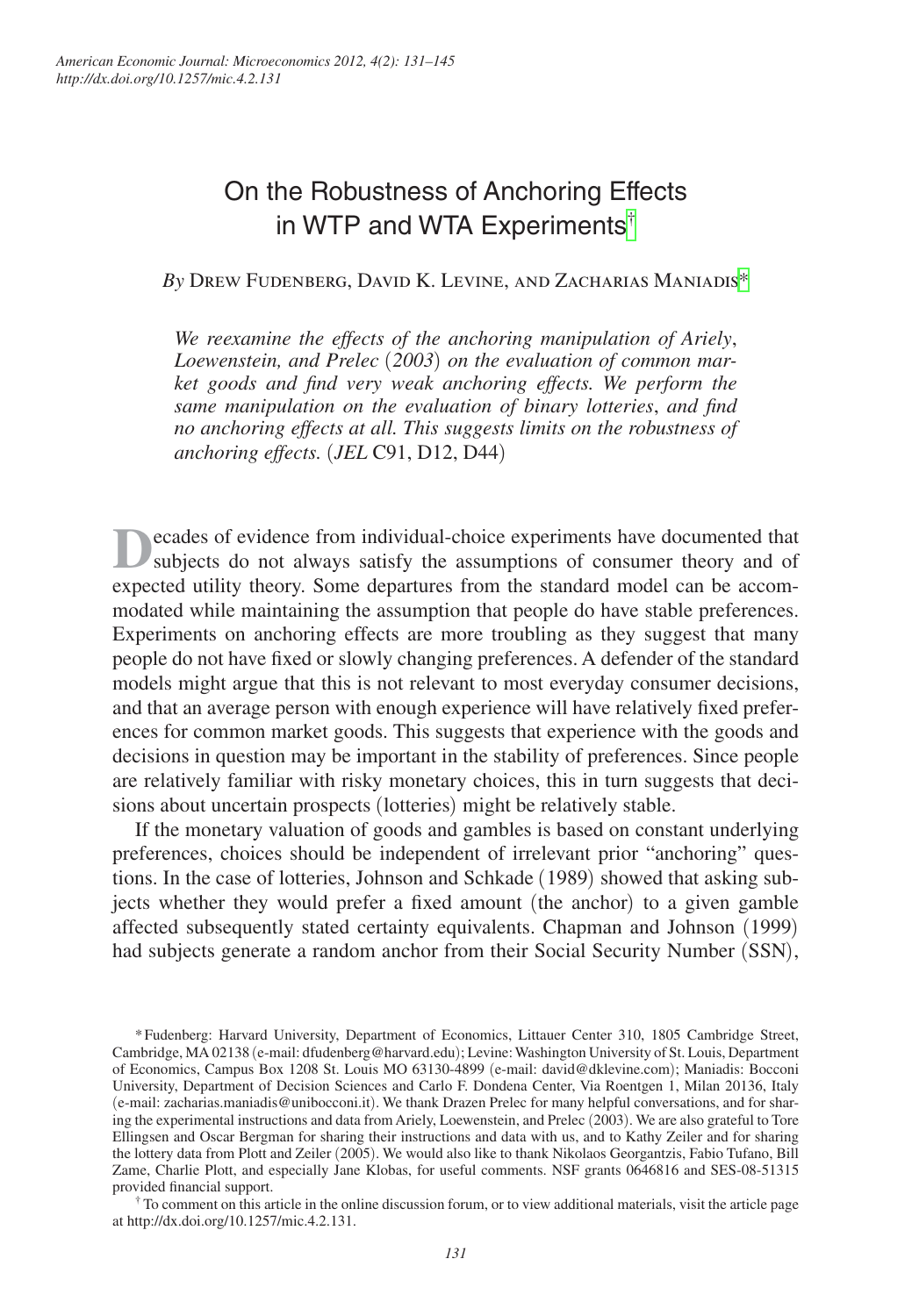and found very strong anchoring effects on the stated willingness to accept (WTA) for selling a purely hypothetical lottery.

In the case of goods, Ariely, Loewenstein, and Prelec (2003, henceforth ALP) used a simple anchoring manipulation to provide evidence that people do not have constant preferences. They first generated a personal random number between 0 and 99 for each subject (the anchor), asking them to turn the last two digits of their SSN into a dollar price. They then asked subjects whether they would buy particular consumer goods for this price. Subsequently, they elicited subjects' willingness to pay (WTP) for the goods using the Becker, DeGroot, and Marschak (1964, henceforth BDM) mechanism,<sup>[1](#page-1-0)</sup> and found that WTP was significantly correlated with the anchors.

These results seem troubling for economic theory. First, they are large. ALP write: "The effect is even more striking when examining the valuations by quintiles of the social security number distribution […] the valuations of the top quintile subjects were typically greater by a factor of *three.* For example, subjects with SSN in the top quintile were willing to pay \$56 on average for a cordless computer keyboard, compared with \$16 on average for subjects with bottom quintile numbers. Evidently, these subjects did not have, or were unable to retrieve personal values for ordinary products." Similarly, the average stated WTP for a bottle of average wine, for subjects whose SSN-based anchor price was in the highest quintile, was \$27.90, more than three times as high as the analogous average WTP for subjects, whose SSN-based anchor price was in the lowest quintile. Moreover, ALP present evidence that their results are robust across many dimensions: repetition, different levels of simplicity of the "hedonic experience" (consuming a good is one such experience), different subject pools, different levels of monetary incentives, and markets versus individual choice. We believe that the ALP experiments are important and influential enough that they deserve to be replicated and tested for robustness.

We conducted four sets of experiments in order to examine whether preferences for common market goods and for simple lotteries are "arbitrary" in the sense of ALP. We examined choices for both lotteries and goods. In the case of goods we examined WTP and WTA and whether or not explaining the incentive properties of the BDM procedure matters. For lotteries we focused on eliciting WTA with the BDM incentives explained. These experiments enable us to examine new questions as well as examining robustness: Are preferences for lotteries or common goods more arbitrary? Are anchoring effects more pronounced for WTA or WTP?

Our first finding is that we are unable to replicate the results of ALP: we find very weak anchoring effects both with WTP and with WTA. The Pearson correlation coefficients between the anchor and stated valuation are generally much lower than in ALP, and the magnitudes of the anchoring effects (as measured by the ratio of top to bottom quintile) are smaller. Repeating the ALP procedure for lotteries we do not find any anchoring effects at all.

Unlike ALP, we carried out laboratory rather than classroom experiments. This necessitated some minor changes—discussed below—from ALP's procedures. It is

<span id="page-1-0"></span><sup>1</sup>This mechanism is incentive compatible under risk neutrality, but not in general. However, there is strong evidence that experimental subjects are not risk neutral even for small gambles.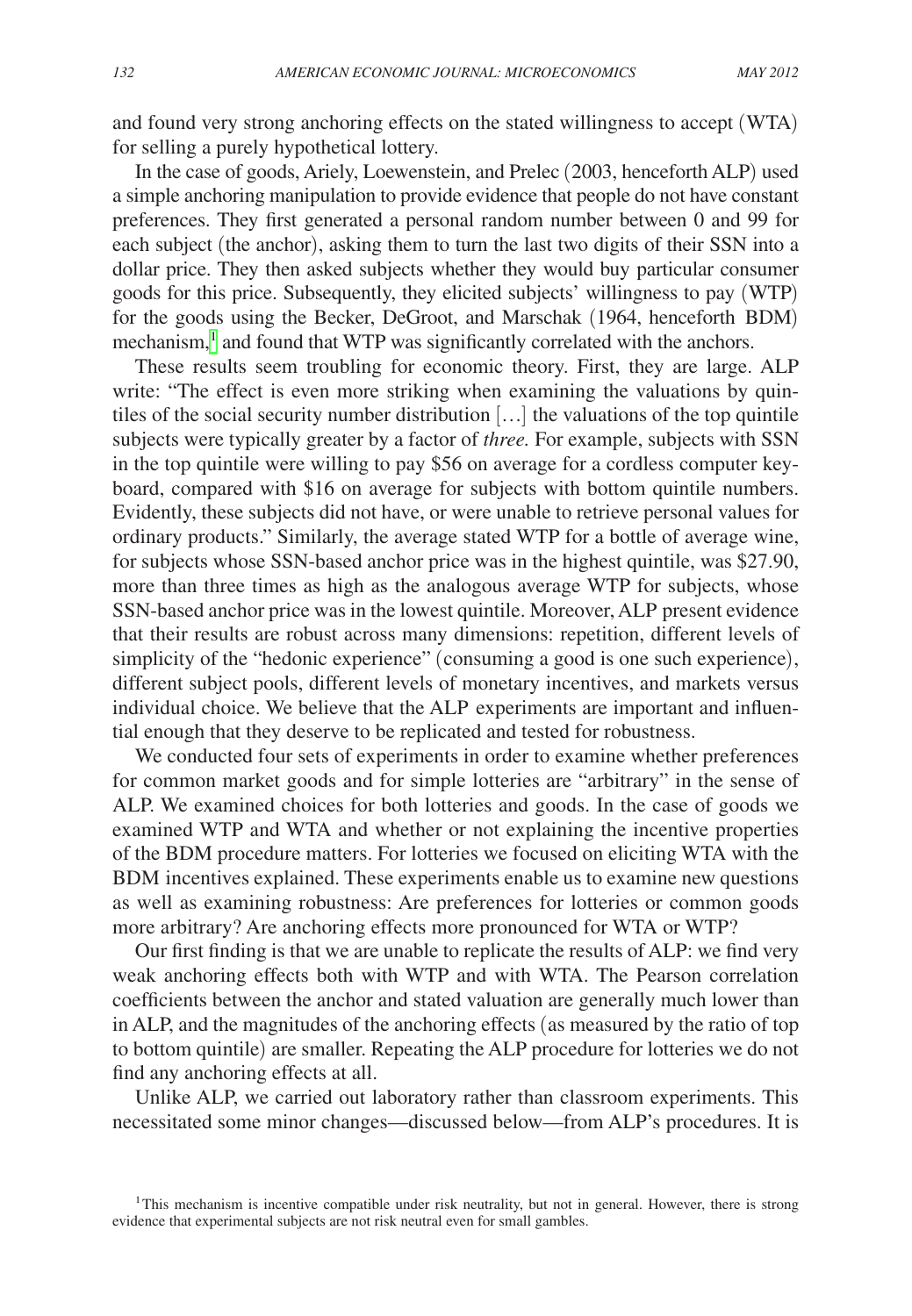<span id="page-2-0"></span>conceivable that these changes are responsible for the differences in our findings; if so the robustness of their results is limited.

#### **I. Experiment 1: Eliciting WTA for Common Market Goods**

All of our experiments were paper-and-pencil as was the case in ALP. Our first experiment reexamined the effects of random anchors on subjects' valuation for common market goods. The experiment took place in the California Social Science Laboratory (CASSEL) at UCLA, in August of 2009, and subjects were UCLA students. Subjects were recruited using the standard procedure of the lab, which is sending an announcement to a large e-mail list. A total of 84 subjects participated, $2$ and each of the three sessions had 26–28 subjects.

Our subject pool consisted almost exclusively of undergraduate students, and the goods were chosen to be of interest for them: an academic planner, a cordless keyboard, a financial calculator, a designer book, a pack of quality chocolates, and a cordless mouse.<sup>[3](#page-2-2)</sup> The average retail price of the goods was \$51.70. When the experiment started, subjects were asked to press the "Enter" key and generate a random number between 0 and 99 (we used the computer program Excel). Subjects were then asked to copy this number six times in their answer sheet. After subjects had done so, we started reading the instructions loudly, so that everyone could hear.

For each good, subjects had to answer two questions. The first (anchor) question asked them whether they would be willing to sell the good for an amount of money equal to the number that they had written down. In the second question, subjects were asked to state the minimum price for which they would be willing to sell the good. They were instructed to act as if the good was theirs to keep since there was a positive probability that they would truly own it. We explained that three subjects would be randomly drawn. Each of the three chosen persons would be assigned one of the goods (a different good for each of the three subjects drawn). For each of them, one of her answers (corresponding to her assigned good) would be carried out for real.[4](#page-2-3)

If a subject was the first person randomly drawn, her answer to the first question would be consequential. So if she stated that she wanted to sell the good for an amount equal to her random anchor she did so. Otherwise she kept the good and received it at the end of the experiment. If a subject was the person randomly drawn

<span id="page-2-1"></span><sup>2</sup>Although 84 subjects participated, five subjects were excluded from the data analysis. One subject failed to write a WTA for any of the goods, and another subject failed to write a WTA for one of the six goods. One subject failed to write the same anchor number for the six goods. One subject wrote a random number equal to \$100, which was not in the range of possible random numbers (0–99). Finally, one subject failed to answer any of the anchoring questions (the first question for each of the goods), leaving the space blank. It is worth emphasizing that we have not excluded a subject whose WTA for the chocolates and the cordless mouse was \$100 and \$300, respectively, because it is not a priori impossible for someone to have such WTA for these common goods. So our actual sample

<span id="page-2-2"></span> $3$  Our principal objective was to replicate the ALP experiments in a laboratory. Economic laboratories, which work with large sample pools, typically use undergraduate students as subjects. This constrained the range of goods that we could use (for example, in the USA, wine cannot be procured to people below 21 years of age). In addition, changes had to be made due to the elapsed time from the ALP experiment (cordless trackballs were largely unknown to undergraduate students at the time of our experiment). We recognize that using different goods adds an additional confounding factor, but note that some of our goods were very similar to ALP. 4This process emulates the procedures of ALP.

<span id="page-2-3"></span>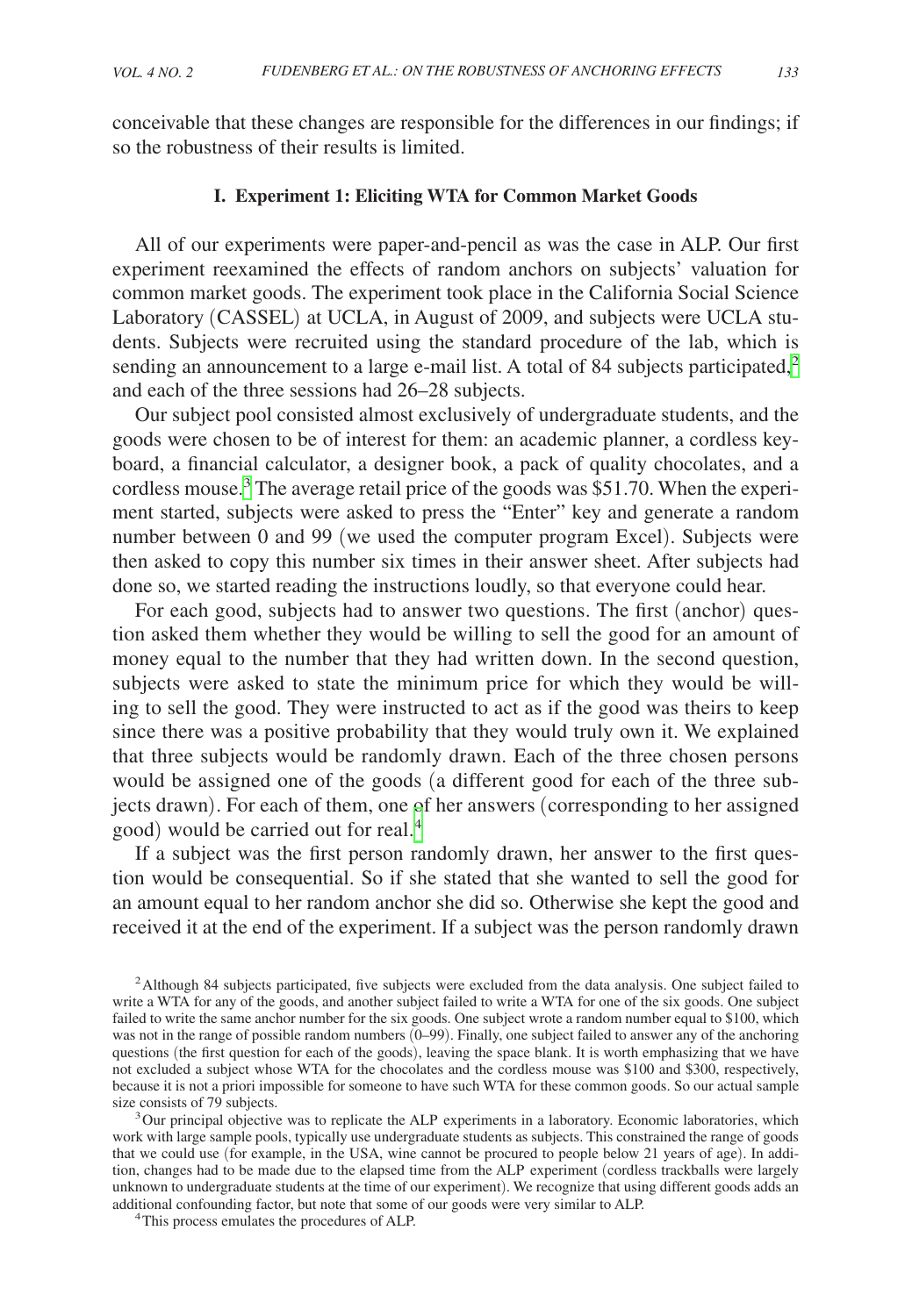second or third, her answer to the second question (for the assigned good) would matter. We explained that in this case, a price would be randomly drawn from a matrix containing 100 values. The values of the matrix were drawn before the experiment from a triangular distribution in [0, 100] with a mode equal to zero. Subjects were shown the matrix on the screen. If the stated WTA was higher than the random price, the subject kept the good, and if not, she received a monetary amount equal to the random price, and sold the good. We also explained why the BDM mechanism gives an incentive to truthfully reveal preferences.<sup>[5](#page-3-0)</sup>

We explained that all uncertainty would be resolved using physical devices. The random price would be chosen from the 100 possible prices by throwing a ten-sided dice twice. The three consequential goods would be determined by throwing a sixsided dice three times. The three chosen subjects would be chosen using a bingo cage with balls numbered according to numbers pre-assigned to the subjects.

After we had finished explaining the instructions, we showed the six goods to subjects. We displayed each good in clear view, and a photograph of each good was also projected on a screen. After showing each good we gave subjects time to complete the answers to both questions. After they finished, they were asked to copy their responses to a second answer sheet. After we picked up the second answer sheet, we resolved all uncertainty as explained, and concluded the experiment.

Given the results of ALP, our prior expectation was that we would find a positive relationship between the personal random number and the stated valuation. Thus in all our experiments, we use one-tailed statistical tests. For example, we reject the null hypothesis of a zero Pearson correlation between the personal random number and the WTA at a certain significance level if we get a high enough positive value of the sample correlation.

The average cash payment per subject was \$13.80. Moreover, subjects received goods of total retail value equal to \$298.00, which implies that the average value of earned goods per subject was about \$3.50[.6](#page-3-1)

[Table 1 p](#page-4-0)resents the main results. For each of the five quintiles of the distribution of the personal random number, we report the mean and the median WTA (the medians are in the parentheses). We also report the Pearson correlation coefficients, both to understand whether there is a linear relationship between the WTA and the anchor and in order to allow comparisons with ALP. As seen in the table, the Pearson correlation coefficients between the random anchor and stated WTA were relatively

<span id="page-3-1"></span>this fee, in addition to being assigned one good.

<span id="page-3-0"></span><sup>&</sup>lt;sup>5</sup>Prelec explained the BDM procedure as part of his class prior to conducting the experiment. As we used paid participants from a laboratory pool, we instead explained the procedure as part of the experiment. We based our explanation on the instructions of Plott and Zeiler (2005). In particular, we said: "Please, leave your instructions aside for a while. With the second question, we want to know how much the opportunity to have each item is worth to you. This method simply gives you an incentive to state the true minimum you would be willing to accept for selling each item. Why is your best strategy to write the minimum you would be willing to accept? Because you will not receive the amount you ask for. Instead, if you receive anything, you will receive the random price. Let's try to understand this with an example. Imagine that I own the item. Say I believe that this item is worth \$500 for me. What happens if I falsely say that the minimum I would be willing to accept is more than 500? Assume I say \$600. If the random price is, say, 530, I do not sell the item. But, had I said 500, I could receive 530 for an item that I think is only worth 500. I lose out. What happens if I say less than 500? For example, I say only 400. If the random price is, say, 420, then I have to sell my item. I lose out, because I have to sell for 420 an item that I think is worth 500." Note that these instructions implicitly tell subjects to be risk neutral.<br><sup>6</sup>Each of the participants who were not chosen received a participation fee of \$13. Chosen persons also received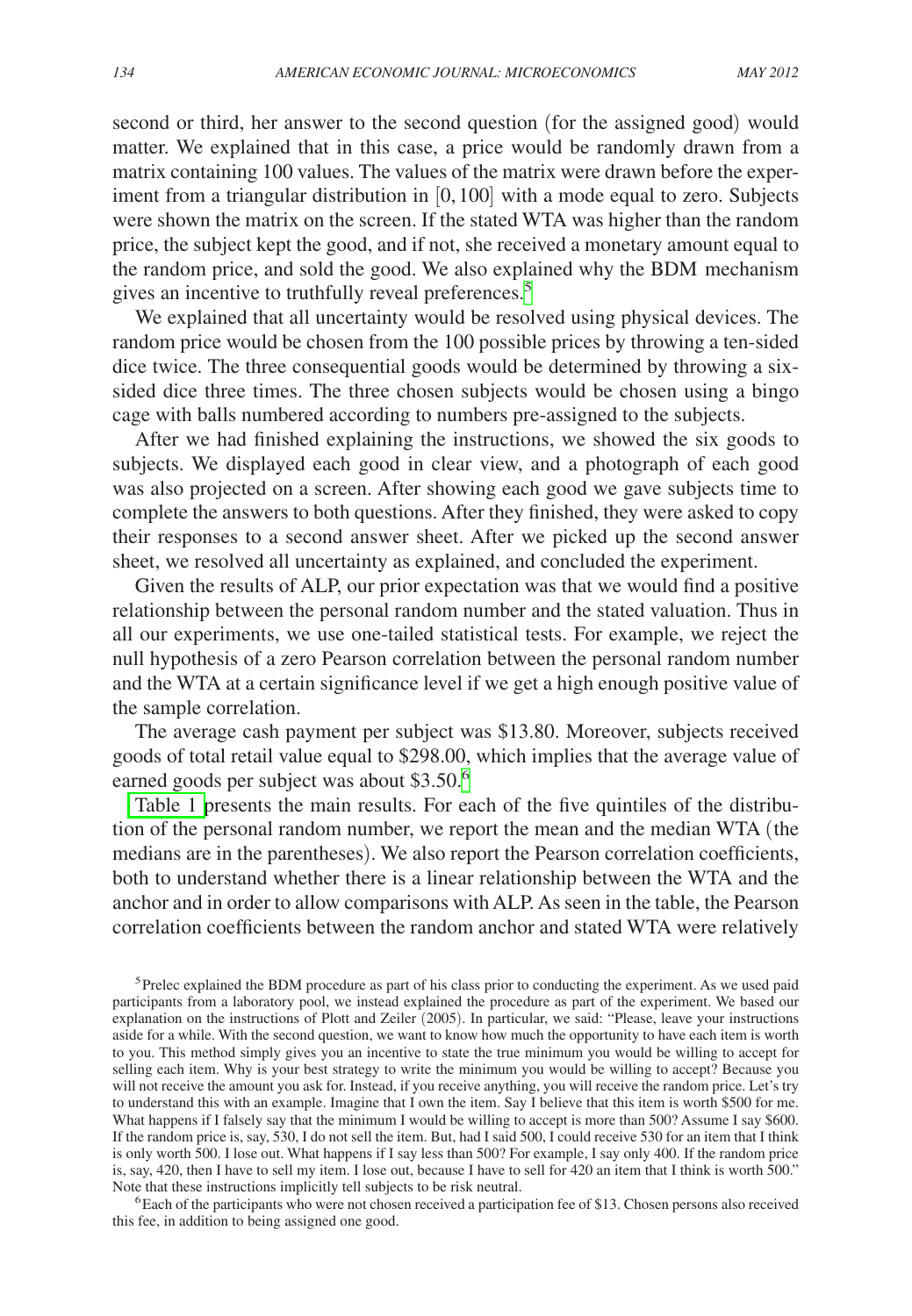<span id="page-4-0"></span>

| Ouintile           | Academic          | Cordless | Financial  | Designer | Milk              | Cordless |
|--------------------|-------------------|----------|------------|----------|-------------------|----------|
| $(\text{\# obs.})$ | planner           | keyboard | calculator | book     | chocolates        | mouse    |
| $0 - 19$           | (5)               | (35)     | (10)       | 11.30    | $\left( 4\right)$ | (25)     |
| (13)               | 7.00              | 38.85    | 10.23      | (10)     | 5.62              | 22.07    |
| $20 - 39$          | (10)              | (47.5)   | $^{(20)}$  | (15)     | 7)                | (23)     |
| (16)               | 12.44             | 50.19    | 20.37      | 14.75    | 17.88             | 42.88    |
| $40 - 59$          | 11.50             | (50)     | (15.5)     | 18.12    | (5.25)            | (20)     |
| (16)               | (10)              | 51.94    | 20.94      | (17.5)   | 8.47              | 24.56    |
| $60 - 79$          | (8)               | (30)     | 18.78      | 16.50    | (5)               | (15)     |
| (20)               | 10.05             | 38.00    | (11)       | (13.5)   | 7.47              | 19.95    |
| 80-99              | (7.5)             | (30)     | (23.5)     | 15.57    | (6.5)             | (20)     |
| (14)               | 7.64              | 47.28    | 31.92      | (15)     | 7.36              | 26.85    |
| All data           | $\left( 9\right)$ | 45.07    | (15)       | (15)     | (6)               | (20)     |
|                    | 9.90              | (40)     | 20.46      | 15.46    | 9.46              | 27.10    |
| Pearson            | $-0.047$          | $-0.022$ | 0.207      | 0.134    | $-0.096$          | $-0.108$ |
| $p$ -value         | 0.66              | 0.58     | 0.03       | 0.12     | 0.80              | 0.83     |
| Spearman           | $-0.046$          | $-0.059$ | 0.208      | 0.126    | 0.070             | $-0.133$ |
| $p$ -value         | 0.66              | 0.70     | 0.03       | 0.13     | 0.27              | 0.73     |

Table 1—Experiment 1, Average and Median WTA Sorted by Quintile of the Distribution of the Anchor

small: they range from  $-0.108$  to 0.207, and only one of them is statistically significant. We also report the (non-parametric) Spearman correlation coefficient and find similar values. In contrast, the Pearson correlation coefficients in ALP's study range from 0.319 to 0.516 and are all highly statistically significant, despite their smaller sample size.<sup>[7](#page-4-1)</sup>

To get further evidence for the importance of anchoring, we examine the ratio of stated WTA for subjects in the highest quintile of random numbers to those in the lowest quintile. Recall that ALP report ratios of about 2.3 and 2.2 for two of the goods, and between 3 and 3.45 for the remaining four goods. [Table 2](#page-5-0) reports our results. For one of our goods the ratio was 2.9, for the other five the ratio ranged from 1.1 to 1.4. Using the (nonparametric) Wilcoxon rank-sum test we are unable to reject the null hypothesis of homogeneity at the 5 percent significance level for the five goods with ratios between 1.1 and 1.4. For the remaining good (the financial calculator) the hypothesis is rejected at the 5 percent significance level. Notice that if we test six different true hypotheses with different data it is not unlikely that one of them will be rejected at the 5 percent level. On the other hand all the ratios are greater than 1, which is not likely if there is no anchoring at all.<sup>8</sup>

#### **II. Experiment 2: Willingness to Pay**

Our second experiment examines whether the differences of our results in Experiment 1 from ALP's were driven by the fact that we elicited WTA and ALP elicited WTP. This treatment also took place at the CASSEL lab at UCLA, in April of 2010, and the participants were UCLA students. A total of 79 subjects participated, in three sessions of 26 or 27 students.<sup>9</sup> The average payment per subject was equal to \$21.8.[10](#page-4-4)

<span id="page-4-2"></span><span id="page-4-1"></span> $7$ The sample of ALP consisted of 55 subjects, whereas we had 79 subjects.

<sup>&</sup>lt;sup>8</sup>The statistical tests reported in the main text included all of our data; in Appendix 1 we verify that our conclusions about which effects are significant do not change if we exclude outliers and subjects with inconsistent

responses, as has been done in some past work on this topic.<br><sup>9</sup>One subject failed to answer any of the six anchoring questions and was excluded for the analysis. Hence, our final dataset consists of 78 subjects.

<span id="page-4-4"></span><span id="page-4-3"></span> $^{10}$ The subjects who were not chosen received a participation fee of \$13.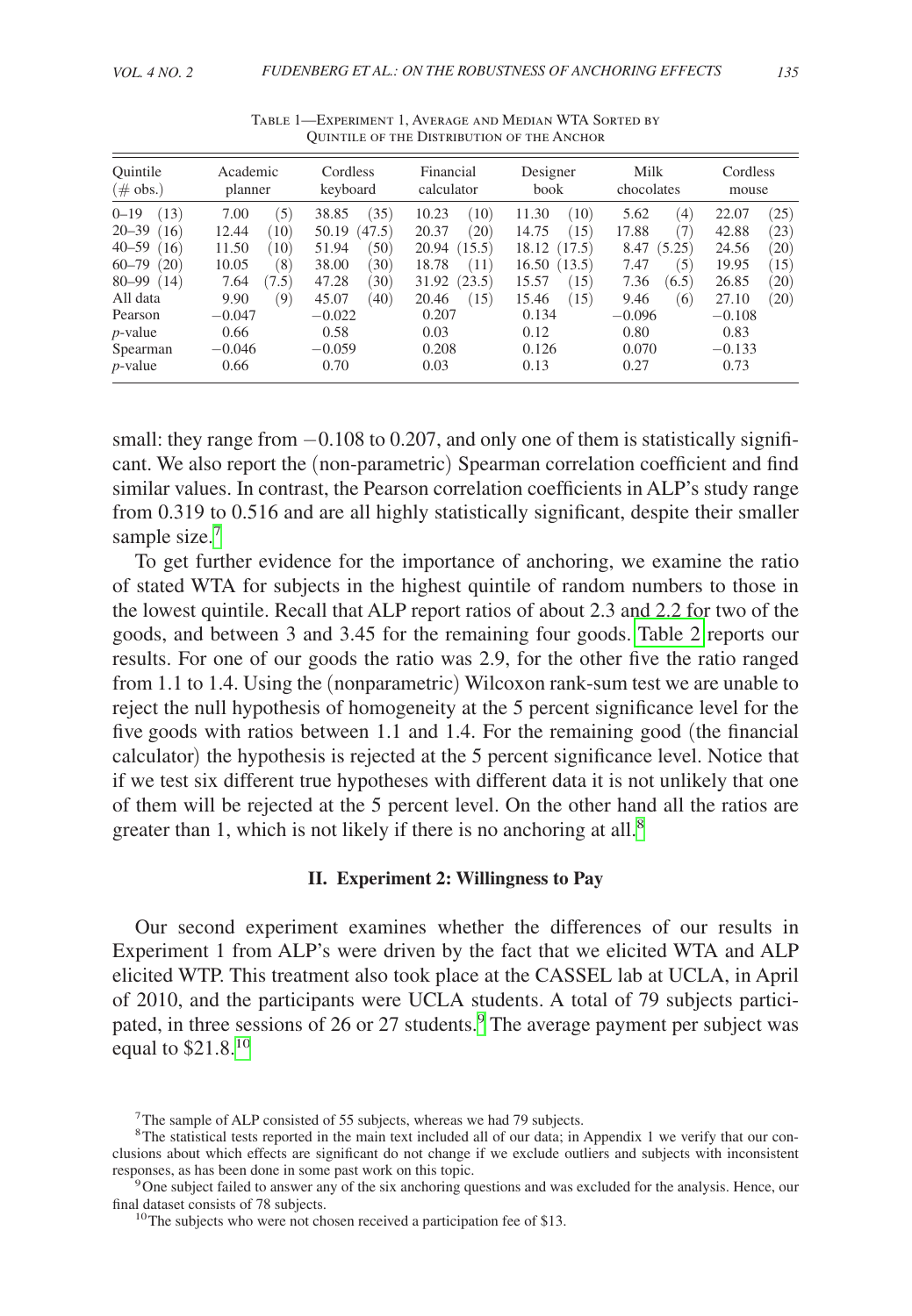<span id="page-5-0"></span>

| Item       | Academic | Cordless | Financial  | Designer | Milk       | Cordless |
|------------|----------|----------|------------|----------|------------|----------|
|            | planner  | keyboard | calculator | book     | chocolates | mouse    |
| $p$ -value | $-0.587$ | $-0.685$ | $-3.008$   | $-1.424$ | $-1.342$   | $-0.171$ |
|            | 0.279    | 0.247    | 0.001      | 0.077    | 0.090      | 0.423    |

Table 2—Experiment 1, Wilcoxon Test of Homogeneity of the Distributions of WTA for Subjects in the First and Fifth Quintile of the Distribution of the Anchor

The sessions were nearly identical to those of Experiment 1. The main difference was that subjects were asked to state the most they would be willing to pay for the goods.[11](#page-5-1) Hence, the subjects that would be chosen at random would not own the good, but they would have the chance to buy it. To conform to the standards of the CASSEL lab, a large participation fee (\$93) was offered to the three chosen subjects to make sure they could buy each good, and in order to prevent subjects from losing money in the experiment.

The results are shown in [Table 3.](#page-6-0) We again examine the ratio of stated WTP for subjects in the highest quintile of random numbers to that of subjects in the lowest quintile. One ratio is quite large, 1.4. Four are less than one and lie between 0.9 and 1.0, and the sixth, the financial calculator, has a very low ratio of 0.7, while in Experiment 1 it had a high ratio. However none of the ratios are statistically significant at the 5 percent level according to the Wilcoxon rank-sum test. Moreover the Pearson and the Spearman correlations are all very close to zero.<sup>[12](#page-5-2)</sup>

From this data, we can conclude that anchoring effects are not stronger for WTP than WTA. Our data is consistent with the possibilities that anchoring effects are weaker for WTP than WTA and that there are negative anchoring effects, but we cannot make definitive statements about these issues.

#### **III. Experiment 3: Is it the BDM Explanations?**

In Experiments 1 and 2 (as well as in experiment 4) we included part of the explanations of the BDM mechanism that was used by Plott and Zeiler (2005); our objective was to try to account for the explanations that were provided as a part of a classroom lecture before the experiments of ALP. As we could not replicate their classroom training it is possible that this is why our results differ from theirs. To examine the importance of the explanation of the BDM elicitation procedure our third experiment provides no explanations of the concept of WTP/WTA or of the BDM mechanism.

The experiment was also conducted at the CASSEL laboratory at UCLA, in February of 2011, and all subjects were UCLA students. A total of 81 subjects

<span id="page-5-1"></span> $11$  Four of the six goods were the same as in Experiment 1, while two goods were not the same, but very similar. A class organizer was used instead of an academic planner, and a very similar cordless mouse was used instead of the one used in Experiment 1.<br><sup>12</sup>As have earlier researchers, we find a possible WTP-WTA gap, however it is a relatively small one, in the

<span id="page-5-2"></span>order of 20–30 percent.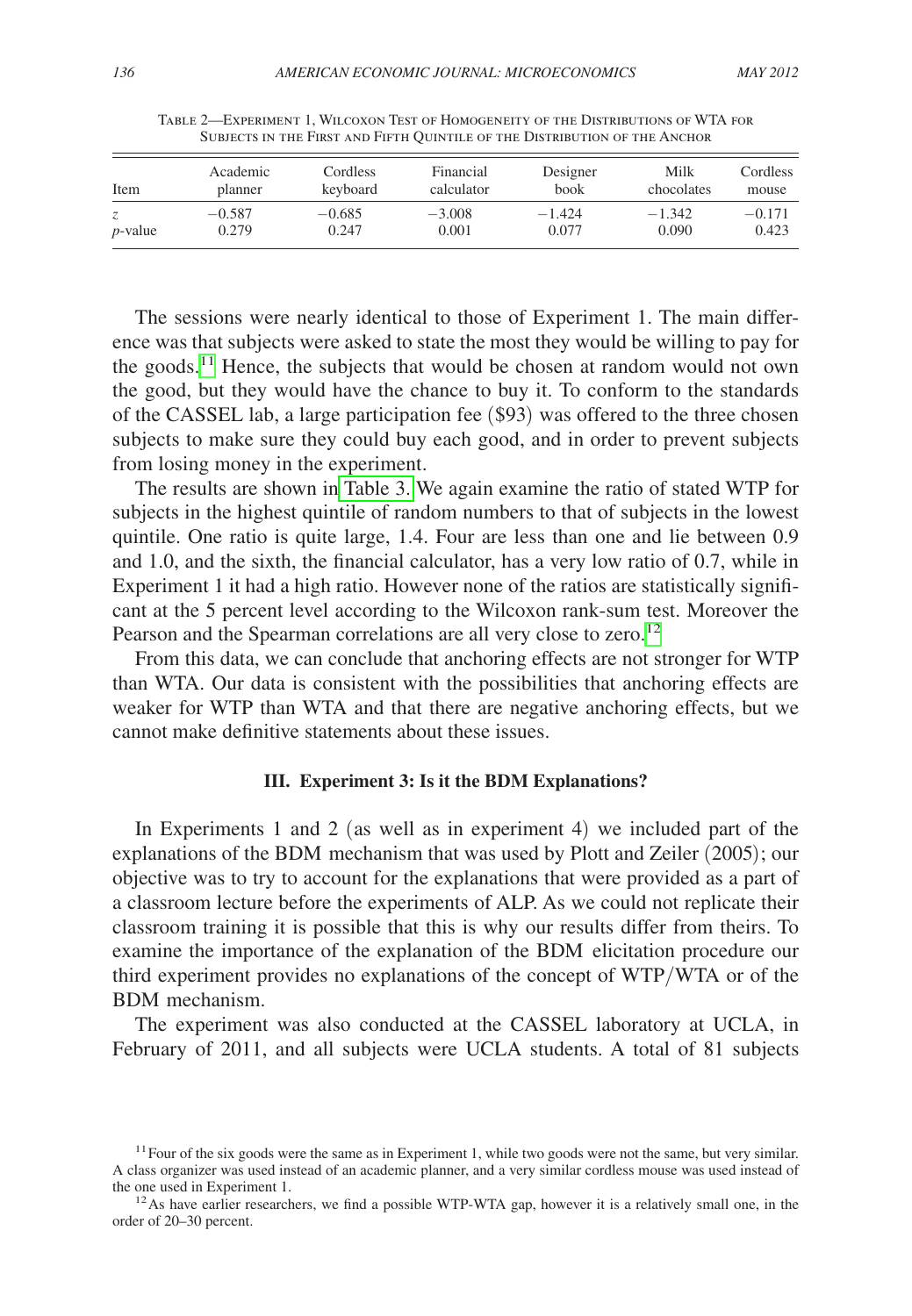<span id="page-6-0"></span>

| Ouintile<br>$(\text{\# obs.})$                                                                       | Class<br>organizer                           |                                                                                          |                                               | Cordless<br>keyboard                 | Milk<br>chocolates                           |                                                              |                                               | Cordless<br>mouse                           | Designer<br>book                             |                                                     | Financial<br>calculator                       |                                      |
|------------------------------------------------------------------------------------------------------|----------------------------------------------|------------------------------------------------------------------------------------------|-----------------------------------------------|--------------------------------------|----------------------------------------------|--------------------------------------------------------------|-----------------------------------------------|---------------------------------------------|----------------------------------------------|-----------------------------------------------------|-----------------------------------------------|--------------------------------------|
| $0 - 19$<br>(20)<br>$20 - 39$<br>(11)<br>$40 - 59$<br>(12)<br>$60 - 79$<br>(19)<br>$80 - 99$<br>(16) | 3.25<br>2.95<br>4.00<br>4.37<br>4.81         | $1^{\circ}$<br>$^{^{\prime }2)}$<br>$\left( 2\right)$<br>$\mathfrak{B}$ )<br>$1^{\circ}$ | 30.70<br>33.45<br>32.33<br>33.37<br>28.31     | (21)<br>30)<br>35)<br>(25)<br>(25.5) | 4.82<br>4.77<br>4.83<br>5.00<br>4.19         | $\left( 4\right)$<br>$^{(4)}$<br>(5)<br>(5)<br>$\mathcal{E}$ | 16.75<br>15.63<br>17.58<br>16.95<br>12.87     | (14.5)<br>(10)<br>(15)<br>$^{(20)}$<br>(10) | 7.70<br>5.55<br>8.91<br>8.32<br>6.25         | (4.5)<br>$\left(4\right)$<br>(5)<br>$^{(4)}$<br>(3) | 15.05<br>12.09<br>7.66<br>13.74<br>9.81       | (11.5)<br>(10)<br>(6)<br>(10)<br>(6) |
| All data<br>Pearson<br>$p$ -value<br>Spearman<br>$p$ -value                                          | 3.92<br>$-0.047$<br>0.66<br>$-0.046$<br>0.66 | (1.5)                                                                                    | 31.50<br>$-0.022$<br>0.58<br>$-0.059$<br>0.70 | (25)                                 | 4.73<br>$-0.043$<br>0.65<br>$-0.007$<br>0.52 | $^{(4)}$                                                     | 15.97<br>$-0.039$<br>0.63<br>$-0.029$<br>0.60 | 15)                                         | 7.43<br>$-0.013$<br>0.54<br>$-0.013$<br>0.55 | (4.5)                                               | 12.10<br>$-0.080$<br>0.76<br>$-0.074$<br>0.74 | (8.5)                                |

Table 3—Experiment 2, Average and Median WTA Sorted by Quintile of the Distribution of the Anchor

Table 4—Experiment 2, Wilcoxon Test of Homogeneity of the Distributions of WTA for Subjects in the First and Fifth Quintile of the Distribution of the Anchor

| Item       | Class     | Cordless | Milk       | Cordless | Designer | Financial  |
|------------|-----------|----------|------------|----------|----------|------------|
|            | organizer | keyboard | chocolates | mouse    | book     | calculator |
| $p$ -value | 0.148     | $-0.191$ | 0.562      | 0.959    | 0.500    | 1.024      |
|            | 0.558     | 0.424    | 0.713      | 0.831    | 0.691    | 0.847      |

participated in three sessions of 27 subjects each.<sup>[13](#page-6-1)</sup> Subjects' average cash payment was equal to \$15.64, and in addition subjects received goods of total value equal to \$153, for an average value of earned goods per subject of about \$1.88.<sup>14</sup>

The experiment was conducted in exactly the same way as Experiment 1, except without the additional explanations of the BDM mechanism.<sup>15</sup> The type and quality of each good was the same as in Experiment 1, except for using a telephone address book instead of an academic planner.

The results, shown in [Table 5,](#page-7-0) are similar to our other two experiments. We again examine the ratio of stated WTA for subjects in the highest quintile of random numbers to the stated WTA of those in the lowest quintile. One of these is 1.5 (this time the cordless mouse rather than the financial calculator). Four lie between 1.0 and 1.1, and the sixth is 1.2. Needless to say the Wilcoxon rank-sum tests, shown in [Table 6,](#page-7-0) are not significant. The Pearson correlation coefficients are very low although for one good the null hypothesis of a zero correlation is rejected at the 5 percent significance level.

<span id="page-6-1"></span><sup>&</sup>lt;sup>13</sup>One subject failed to state a WTA for one of the goods, and another failed to copy the correct random number (wrote different numbers rather than a single one). These subjects were excluded from the observations, leaving a

<span id="page-6-2"></span> $14$ Each of the participants who were not chosen received a participation fee of \$13. Chosen persons also received this fee, in addition to being assigned one good.<br><sup>15</sup>The written instructions were short. Appendix 2 contains the instructions for the lotteries experiment, which

<span id="page-6-3"></span>are similar to the written instructions used in the other three experiments.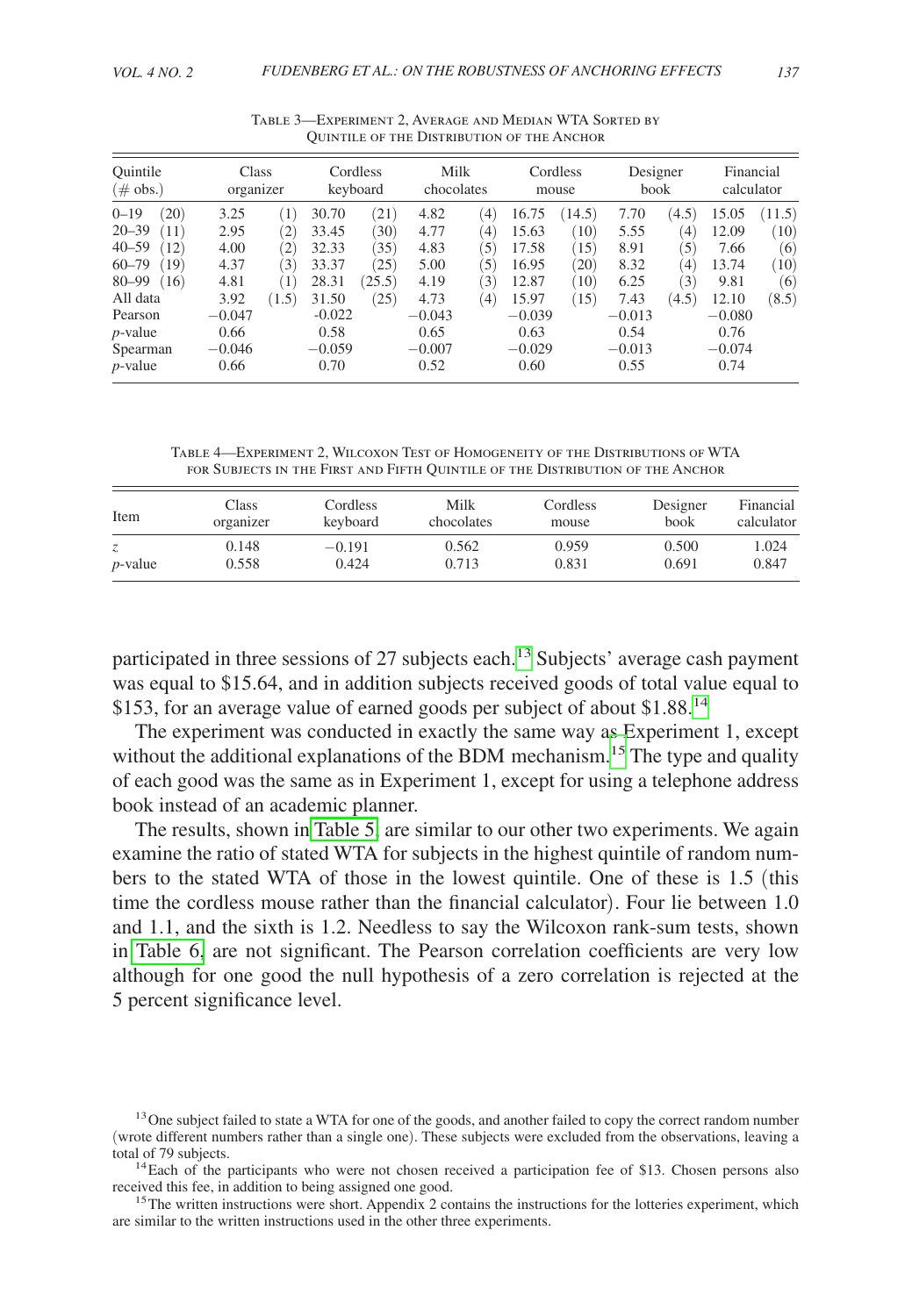<span id="page-7-0"></span>

| Ouintile<br>$(\text{\# obs.})$                                                                                              |                                                          | Address<br>book                               | Cordless<br>keyboard                                        |                                             |                                                             | Financial<br>calculator                          | Designer<br><b>book</b>                                     |                                              | Milk<br>chocolates                                     |                                          | Cordless<br>mouse                                           |                                                   |
|-----------------------------------------------------------------------------------------------------------------------------|----------------------------------------------------------|-----------------------------------------------|-------------------------------------------------------------|---------------------------------------------|-------------------------------------------------------------|--------------------------------------------------|-------------------------------------------------------------|----------------------------------------------|--------------------------------------------------------|------------------------------------------|-------------------------------------------------------------|---------------------------------------------------|
| $0 - 19$<br>(16)<br>$20 - 39$<br>(15)<br>$40 - 59$<br>(15)<br>$60 - 79$<br>(20)<br>$80 - 99$<br>(13)<br>All data<br>Pearson | 8.31<br>10.06<br>12.60<br>6.55<br>10.38<br>9.35<br>0.001 | (7.5)<br>(8.95)<br>(10)<br>(5)<br>(10)<br>(8) | 39.69<br>31.60<br>42.53<br>41.05<br>41.62<br>39.35<br>0.097 | 35)<br>(26)<br>(40)<br>(40)<br>(40)<br>(35) | 20.81<br>21.40<br>17.80<br>21.80<br>21.69<br>20.74<br>0.022 | (18.5)<br>(20)<br>(18)<br>(15.5)<br>(20)<br>(18) | 14.31<br>17.13<br>20.20<br>17.35<br>16.30<br>17.06<br>0.041 | (15)<br>(10)<br>(20)<br>(15)<br>(15)<br>(15) | 7.28<br>5.93<br>11.13<br>5.10<br>7.69<br>7.27<br>0.003 | (6.5)<br>(5)<br>(6)<br>(5)<br>(6)<br>(6) | 19.93<br>17.26<br>25.46<br>20.85<br>29.30<br>22.25<br>0.202 | (20)<br>(17)<br>$^{(20)}$<br>(19)<br>(25)<br>(20) |
| $p$ -value<br>Spearman<br>$p$ -value                                                                                        | 0.50<br>$-0.013$<br>0.54                                 |                                               | 0.20<br>0.123<br>0.14                                       |                                             | 0.42<br>0.017<br>0.44                                       |                                                  | 0.36<br>0.012<br>0.46                                       |                                              | 0.49<br>$-0.042$<br>0.64                               |                                          | 0.04<br>0.152<br>0.09                                       |                                                   |

Table 5—Experiment 3, Average and Median WTA SORTED BY QUINTILE OF THE DISTRIBUTION OF THE ANCHOR

Table 6—Experiment 3, Wilcoxon Test of Homogeneity of the Distributions of WTA for Subjects in the First and Fifth Quintile of the Distribution of the Anchor

| Item       | Address  | Cordless | Financial  | Designer | Milk       | <b>Cordless</b> |
|------------|----------|----------|------------|----------|------------|-----------------|
|            | book     | keyboard | calculator | book     | chocolates | mouse           |
| Z.         | $-0.904$ | $-0.529$ | $-0.507$   | $-0.199$ | $-0.309$   | $-1.323$        |
| $p$ -value | 0.183    | 0.298    | 0.306      | 0.421    | 0.379      | 0.092           |

### **IV. Experiment 4: Eliciting WTA for Lotteries**

In our fourth experiment, we elicited WTA for six money lotteries with a range of expected values similar (but not identical) to the range of the market prices of the six goods. The experiment also took place in the CASSEL lab at UCLA during November of 2008 and August of 2009. A total of 110 subjects participated,  $16$  in four sessions of 26–28 subjects each. Subjects were UCLA students, and the great majority was undergraduate students. The average total earnings per subject were equal to  $$21.7$ <sup>[17](#page-7-2)</sup>

The six gambles are shown in [Table 7.](#page-8-0) The procedures and the instructions were similar to Experiment 1, with lotteries instead of goods.<sup>18</sup> In each experimental session,

<span id="page-7-1"></span><sup>16</sup>We exclude from the data a person who did not state a WTA for one of the lotteries. We also exclude a participant who stated a WTA equal to \$300 for the first lottery, and a WTA \$400 for the sixth lottery. Since the maximum prize of any lottery is \$100, we felt that it is impossible that someone could actually have such a WTA for the lotteries. Therefore, our final sample size is 108.<br><sup>17</sup>All subjects received a participation fee of \$16. The three subjects who were randomly chosen to receive a

<span id="page-7-2"></span>lottery could earn money on top of that. The average market value of our experimental goods in Experiments 1 and 3 was about \$52, and the large "extra fee" of the chosen subjects in Experiment 2 was equal to \$80. The average expected value for the lotteries was about \$38. We used a somewhat higher participation fee in the lottery sessions in order to roughly equalize the ex-ante average expected payoffs for the lotteries and common goods treatments. <sup>18</sup>The only difference was that in this experiment we further explained to subjects how they should answer t

<span id="page-7-3"></span>questions. In particular, after presenting the two questions, we drew attention away from the written instructions, and told subjects: "Please go back to the last two pages of your instructions but please do not write anything yet. Please have a look at the lotteries and the questions you are asked to answer. The first question for each lottery is easy: do you prefer to have the opportunity to play this lottery or the specified amount of money? An example will illustrate what you should answer to the second question. Imagine that I own the right to play a particular lottery. Say this sample lottery ticket. How do I know what amount is the minimum I'd be willing to accept for the lottery? First of all, notice that, if I keep it, this lottery ticket gives me the opportunity to earn some money with a certain probability. I am not willing to give it up without getting some money. The question is, what is the minimum I would accept? Start with \$100. Would I be willing to give up my lottery in exchange for 100? If so, decrease the amount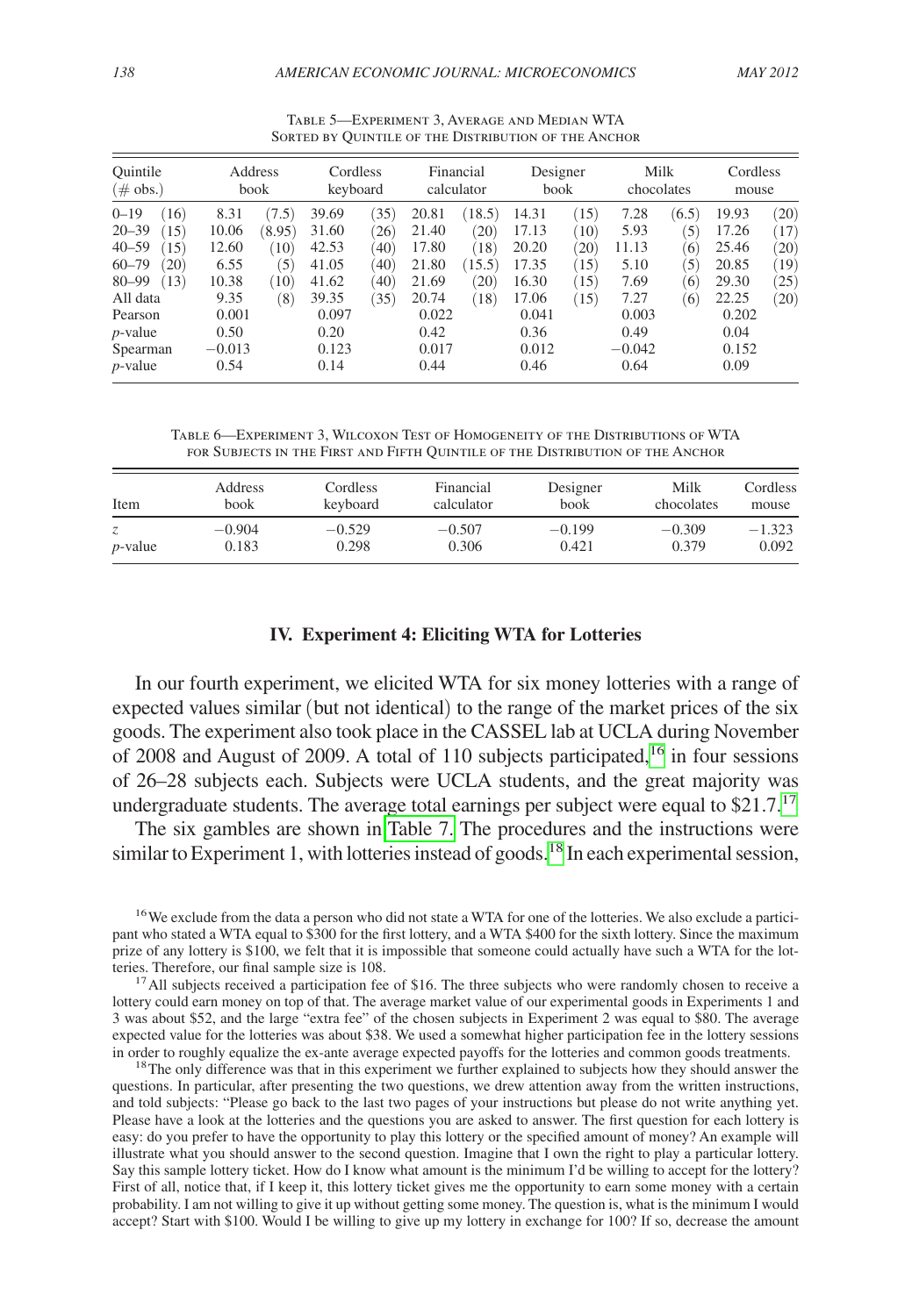<span id="page-8-0"></span>

| Ouintile                                                    | $0.5, \$100;$                                   | $0.25, \$100;$                                  | $0.1, \$100;$                                   | $0.75, \$60;$                                         | $0.5, \$60;$                                            | $0.9, \$60;$                                    |
|-------------------------------------------------------------|-------------------------------------------------|-------------------------------------------------|-------------------------------------------------|-------------------------------------------------------|---------------------------------------------------------|-------------------------------------------------|
| $(\text{\# obs.})$                                          | $0.5, \$0$                                      | $0.75, \$0$                                     | $0.9, \$0$                                      | 0.25, \$20                                            | $0.5, \$20$                                             | 0.1, \$20                                       |
| $0 - 19$                                                    | (40)                                            | (20)                                            | 14.67                                           | (40)                                                  | (35)                                                    | (52)                                            |
| (18)                                                        | 42.11                                           | 24.67                                           | (10)                                            | 41.11                                                 | 34.39                                                   | 49.39                                           |
| $20 - 39$                                                   | 49.69                                           | (25)                                            | 15.77                                           | 44.69                                                 | 37.00                                                   | 48.69                                           |
| (13)                                                        | (50)                                            | 26.62                                           | (11)                                            | (45)                                                  | (40)                                                    | (50)                                            |
| (22)                                                        | (50)                                            | (32.5)                                          | 23.55                                           | (45)                                                  | 37.86                                                   | (55)                                            |
| $40 - 59$                                                   | 51.54                                           | 31.82                                           | (20)                                            | 46.05                                                 | (40)                                                    | 55.32                                           |
| $60 - 79$                                                   | (50)                                            | (25)                                            | (10)                                            | (45)                                                  | (40)                                                    | 49.52                                           |
| (21)                                                        | 41.67                                           | 22.19                                           | 10.23                                           | 39.67                                                 | 34.67                                                   | (55)                                            |
| $80 - 99$                                                   | (50)                                            | (27)                                            | 21.15                                           | (42.5)                                                | (30)                                                    | 51.38                                           |
| (34)                                                        | 50.02                                           | 31.45                                           | (13.5)                                          | 43.15                                                 | 34.18                                                   | (52.5)                                          |
| All data<br>Pearson<br>$p$ -value<br>Spearman<br>$p$ -value | 47.35<br>(50)<br>0.057<br>0.28<br>0.119<br>0.11 | (25)<br>28.01<br>0.082<br>0.20<br>0.090<br>0.17 | (10)<br>17.78<br>0.071<br>0.23<br>0.034<br>0.36 | (45)<br>42.90<br>$-0.010$<br>0.54<br>$-0.026$<br>0.60 | (39.5)<br>35.40<br>$-0.076$<br>0.78<br>$-0.104$<br>0.86 | (55)<br>51.17<br>0.032<br>0.37<br>0.025<br>0.40 |

Table 7—Experiment 4, Average and Median WTA Sorted by Quintile of the Distribution of the Anchor

three subjects would be drawn at random; each would get to own one lottery for real, and would either keep it or sell it depending on the answers given to the experimental questions. The lottery was carried out for real, using a dice. A subject who chose to keep the lottery, by indicating a WTA higher than the random price, would receive the prize drawn from the lottery. Otherwise, he or she simply received the random price from selling the lottery. All of this was made common knowledge to subjects.

We again examine the ratio of stated WTA for subjects in the highest quintile of random numbers to those in the lowest quintile. Three of the ratios lie between 0.99 and 1.05, and the remaining three lie between 1.2. and 1.4. This is smaller even than the modest effect we found for goods. Despite the larger sample size none of the Wilcoxon rank-sum tests reported in [Table 8 a](#page-9-0)re significant at the 5 percent level. Nor are any of the Pearson and Spearman correlation coefficients in Table 7.

The lack of anchoring in our experiment might be due to the simplicity of the lotteries we considered. Chapman and Johnson (1999) used an SSN-based anchor, but for the complicated binary lottery (\$287, 17 percent; \$18.5, 83 percent), and found a Pearson correlation coefficient equal to 0.45, whereas the largest coefficient that we find for any lottery is equal to 0.082.

#### **V. Conclusion**

There were several differences between our experimental design and ALP. They elicited subjects' WTP for six common goods: Belgian chocolates, a wireless keyboard, a designer book, a bottle of rare wine, a bottle of cheap wine, and a cordless

to 95. If I am willing to accept 95 in exchange for the lottery, then decrease further. I keep decreasing until I come to the amount that makes me indifferent between keeping the lottery and getting the money. Your objective is to think like this for all six lotteries. You should think carefully before answering these questions because these questions are not purely hypothetical. There is a chance you will actually own each lottery, and each of your decisions may be carried out for real money." This part was also based on the instructions by Plott and Zeiler (2005).

We attempted to use the minimal set of instructions that made clear what the rules of the procedure were. Some elements of this are arbitrary: for example, we told subjects that they might start at 100 and consider lower amounts until they were indifferent. It is possible that different results might have obtained had they been told to start at zero and consider higher amounts. However, it is hard to see how this might impact on the framing effect of being told to record particular numbers in advance.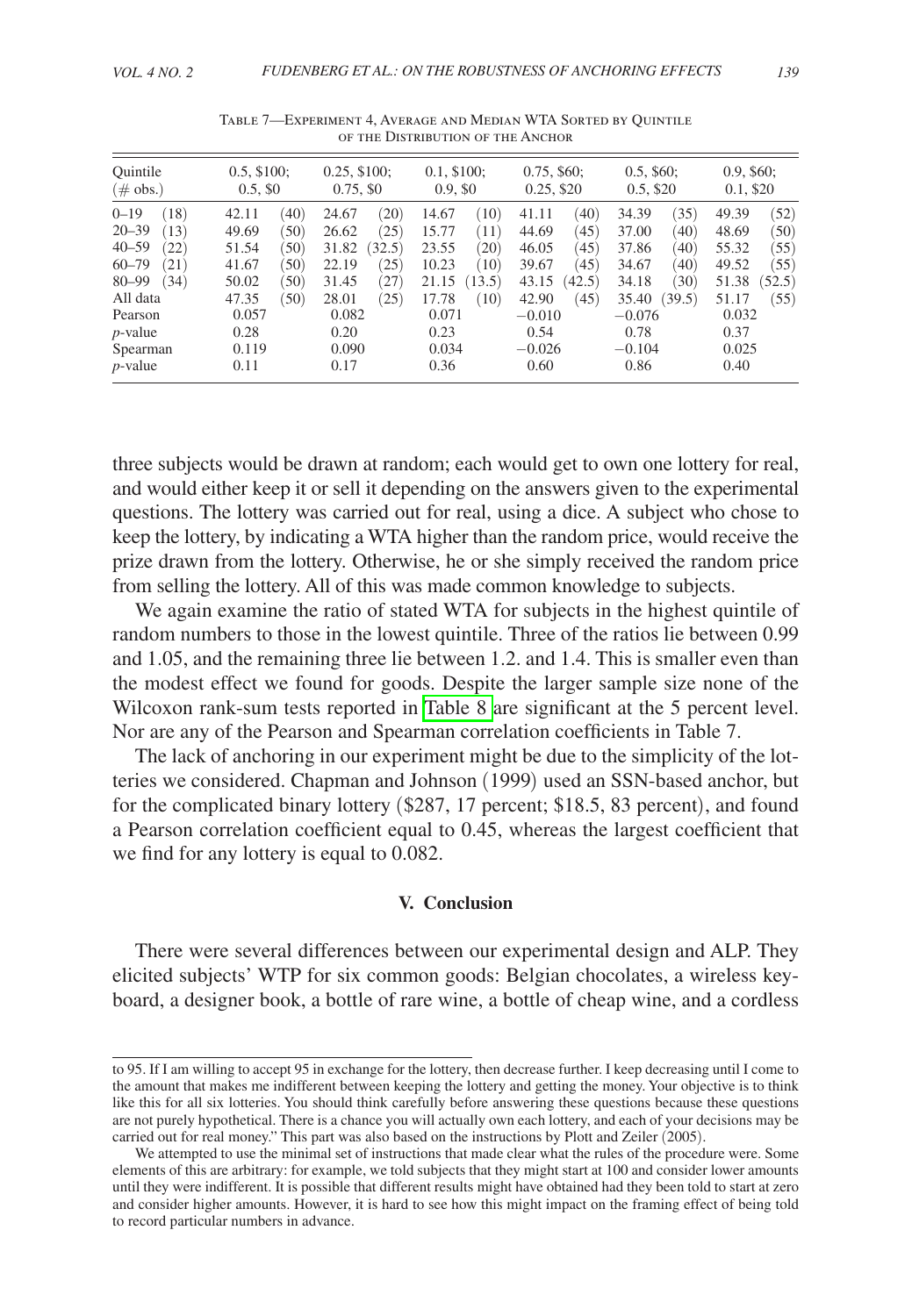<span id="page-9-0"></span>

| Lottery         | $0.5, \$100;$       | $0.25, \$100;$ | $0.1, \$100;$ | $0.75, \$60;$ | $0.5, \$60;$ | $0.9, \$60;$ |
|-----------------|---------------------|----------------|---------------|---------------|--------------|--------------|
|                 | 0.5, S <sub>0</sub> | $0.75, \$0$    | 0.9.50        | $0.25, \$20$  | $0.5, \$20$  | 0.1, \$20    |
| <i>p</i> -value | $-1.577$            | $-1.312$       | $-1.125$      | $-0.371$      | 0.304        | $-0.485$     |
|                 | 0.058               | 0.095          | 0.130         | 0.355         | 0.619        | 0.313        |

Table 8—Experiment 4, Wilcoxon Test of Homogeneity of the Distributions of WTA for Subjects in the First and Fifth Quintile of the Distribution of the Anchor

trackball. They performed the experiment in a class with 55 MBA students, and decisions were consequential for only six subjects, drawn at random, one for each good. We conducted the experiments in a lab environment, and we changed some of the goods, because of technology changes and age restrictions. In three treatments we used part of the Plott and Zeiler (2005) explanation of the BDM mechanism, but a fourth treatment suggests that this deviation from ALP was not a key factor in the earlier results.

We also preferred not to use the SSN-based anchor, since during a pilot some subjects showed privacy concerns. This might be another possible reason for the difference in our results. There is evidence that subjects might not view such numbers as truly arbitrary. For example, one-third of participants in one of the experiments of Chapman and Johnson (1999) stated that they thought the SSN-based anchor number was informative. In another experiment, 57 percent said that they thought that the experimenter wanted the number to influence their judgment. Perhaps an SSN-based anchor is not seen as random, in the sense that the value of the SSN has been determined long ago.<sup>[19](#page-9-1)</sup>

Our results do not confirm the very strong anchoring effects found in ALP. They are more in agreement with the results of Simonson and Drolet (2004) and Alevy, Landry, and List (2011). Simonson and Drolet (2004) used the same SSN-based anchor as ALP, and found no anchoring effects on WTA, and moderate anchoring effects on WTP for four common consumer goods. Alevy, Landry, and List (2011) performed a field experiment, eliciting the WTP for peanuts and collectible sports cards, and they found no anchoring effects. Bergman et al. (2010) also used the design of ALP for six common goods, and found anchoring effects, but of smaller magnitude than in ALP.

Tufano (2010) and Maniadis, Tufano, and List (2011) also failed to confirm the robustness of the magnitude of the anchoring effects of ALP, using hedonic experiences, rather than common goods. Tufano (2010) used the anchoring manipulation to increase the variance in subjects' WTA for a bad-tasting liquid, but the manipulation had no effect. Notice that this liquid offers a simple (negative) hedonic experience, like the "annoying sounds" used in Experiment 2 of ALP. Maniadis, Tufano, and List (2011) replicated Experiment 2 of ALP and found weaker (and nonsignificant) anchoring effects. Overall our results suggest that anchoring is real—it is

<span id="page-9-1"></span><sup>&</sup>lt;sup>19</sup>The final digits of the social security number are not random and are in fact correlated with personal characteristics such as the region and time of year of birth (see, e.g., Acquisti and Gross 2009). It seems unlikely that this correlation leads to a correlation between final digits of social security numbers and bidding behavior, but at this point we cannot rule that out.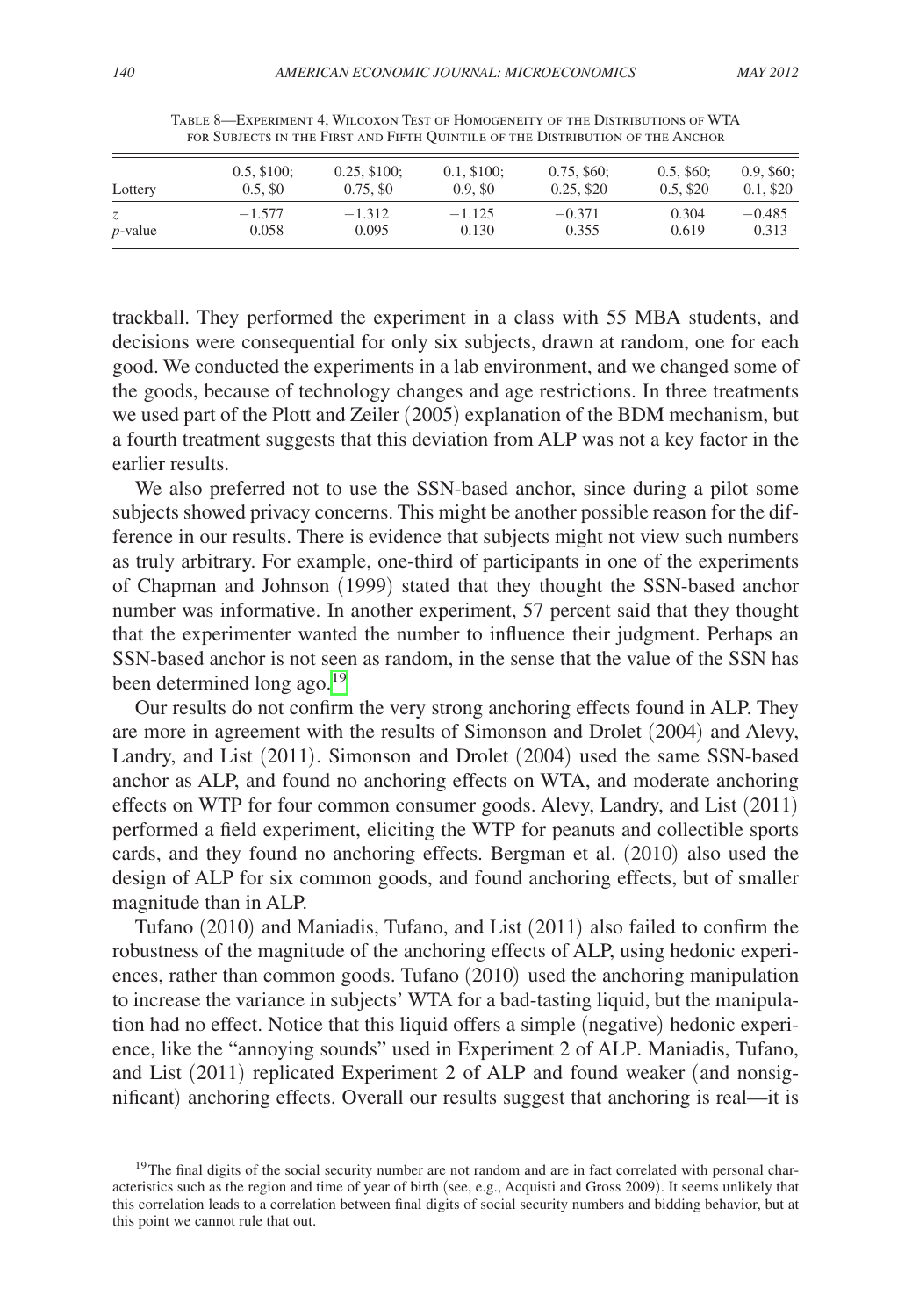<span id="page-10-0"></span>hard to reconcile otherwise the fact that in the WTA treatment with goods the ratios between highest and lowest quintile is always bigger than one—but that quantitatively the effect is small. Additionally our data supports the idea that anchoring goes away when bidding on objects with greater familiarity, such as lotteries. Our results do not suggest that anchoring is stronger with WTP than WTA—if anything the reverse is true.

## Appendix 1: Robustness Check of our Results

We tried to follow the ALP experiment as much as possible, so we did not include a long practice process, or very detailed instructions. Nevertheless, as we explained above, there is reason to believe that the notions of WTA and WTP, as well as the BDM mechanism, are not very easy to understand. Accordingly, some participants in our experiment showed signs of bidding "strategically," or otherwise showed signs that they have not fully understood the valuation task. Moreover, several subjects had their second answers inconsistent with their response in the first question, for the same good or lottery.

In Experiment 1, one subject assigned the same WTA (\$20) to all goods, and another stated implausibly similar WTA for each of the six goods (in a range from \$22 to \$30). We believe that this behavior indicates insufficient understanding, because it is highly implausible that the actual WTA for so different goods lies in such a narrow range. Another subject stated a WTA equal to \$5 for goods 1–4 and equal to \$100 and \$300 for goods 5 and 6, respectively, which highly unlikely to express true valuation. Moreover, several subjects had "inconsistent" responses, in the sense explained above. Accordingly, we considered a total of 15 subjects to have "questionable responses."

In Experiment 2, some subjects stated improbably low willingness to pay for all the goods (less than \$10 for any of the goods). The tendency to behave strategically in a bargaining situation is a plausible reason. Moreover, one subject stated a WTP of \$50 for the good with the lowest average WTP (the first good, the class organizer), and a WTP less than \$10 for all the other goods. This might indicate confusion. There were also a few inconsistent subjects, and, in total, 11 subjects in Experiment 3 had "questionable responses."

In Experiment 3, two subjects stated the same WTA for all goods, one subject only used two different WTAs for the six different goods (each of this subject's WTA were either \$20 or \$5) and four subjects' stated WTAs had an excessively narrow range of \$10 or less. Several other subjects stated inconsistent responses, and a total of 18 observations were characterized as "questionable."

In Experiment 4, one subject assigned the same WTA (\$5) to all lotteries. Four subjects stated only two different WTAs for the six different lotteries (for example, either \$97 or \$30, either \$10 or \$56). Three subjects stated an implausibly similar WTA for the different lotteries (for one subject, the WTA of all lotteries ranged from \$15 to \$18, for another from \$48 to \$60 and for the third from \$46 to \$60). This behavior might indicate improper understanding of the task, for the reasons explained above. Moreover, six other subjects stated implausibly large WTA values (of at least \$50 for each lottery) or wrote a WTA higher than the highest possible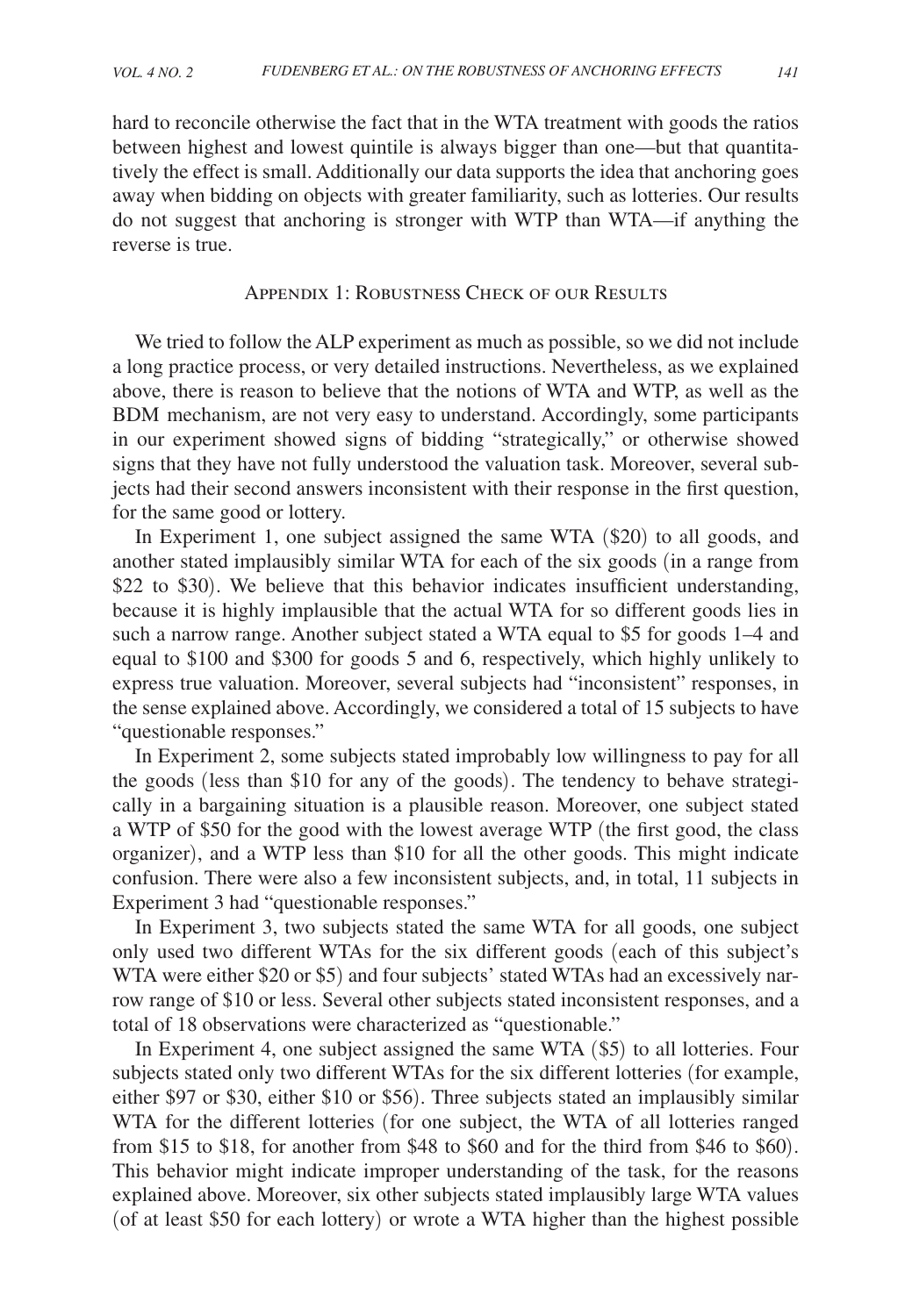| Experiment 1 | Academic      | Cordless       | Financial     | Designer      | Milk         | Cordless     |
|--------------|---------------|----------------|---------------|---------------|--------------|--------------|
| $N = 64$     | planner       | keyboard       | calculator    | book          | chocolates   | mouse        |
| Pearson      | 0.033         | $-0.063$       | 0.264         | 0.120         | 0.054        | $-0.137$     |
| $p$ -value   | 0.40          | >0.5           | 0.02          | 0.17          | 0.34         | > 0.5        |
| Experiment 2 | Class         | Cordless       | Milk          | Cordless      | Designer     | Financial    |
| $N = 67$     | organizer     | keyboard       | chocolates    | mouse         | book         | calculator   |
| Pearson      | $-0.026$      | $-0.030$       | $-0.067$      | $-0.055$      | $-0.020$     | $-0.018$     |
| $p$ -value   | > 0.5         | > 0.5          | > 0.5         | > 0.5         | > 0.5        | > 0.5        |
| Experiment 3 | Address       | Cordless       | Milk          | Cordless      | Designer     | Financial    |
| $N = 61$     | book          | keyboard       | chocolates    | mouse         | book         | calculator   |
| Pearson      | $-0.001$      | $-0.005$       | $-0.022$      | 0.164         | $-0.017$     | $-0.090$     |
| $p$ -value   | > 0.5         | > 0.5          | > 0.5         | >0.10         | > 0.5        | > 0.5        |
| Experiment 4 | $0.5, \$100;$ | $0.25, \$100;$ | $0.1, \$100;$ | $0.75, \$60;$ | $0.5, \$60;$ | $0.9, \$60;$ |
| $N = 85$     | 0.5, S0       | $0.75, \$0$    | $0.9, S_0$    | $0.25, \$20$  | $0.5, \$20$  | $0.1,$ \$20  |
| Pearson      | 0.041         | 0.112          | 0.052         | $-0.047$      | $-0.083$     | $-0.123$     |
| $p$ -value   | 0.35          | 0.13           | 0.32          | > 0.5         | >0.5         | >0.5         |

Table 9—Correlations for the Samples that Exclude Objectionable and Suspicious Observations

prize. We believe that this might be caused by the tendency to behave "strategically," asking for as much as possible in a bargaining situation. A few subjects also had inconsistent responses. We assigned a total of 16 subjects in Experiment 4 as having "questionable responses."

We should note that in Session 4 of Experiment 4, one subject complained that some other subject/subjects had not written down the actual Excel random number, but a different one (by clicking "enter" multiple times). We should note that in this type of experiment, subjects might write a different anchor number than the one that they are instructed to write. If the anchor question is incentivized, then it is in the subjects' best interest to write a number as large as possible in WTA experiments, and a number as low as possible in WTP experiments.[20](#page-11-0) Excluding from the sample the eight subjects with anchor numbers higher than 80 in Session 4, we believe that we exclude the most suspicious observations. The possibility of cheating can never be ruled out, and excluding the suspicious observations leaves a very reasonable distribution of random numbers for all our experiments.

Characterizing observations as "questionable" or "suspicious" adds a necessarily subjective, and perhaps arbitrary, element. However, we feel that it is useful to examine whether our results are driven by confusion or cheating. For doing this, we can see whether excluding these subjects significantly changes the results. Table 9 describes the correlations between the anchor number and WTA/WTP for the samples where the questionable and suspicious observations are excluded: 15 observations from the data of Experiment 1, 11 observations from the data of Experiment 2, 18 observations of Experiment 3, and 23 observations from the data of Experiment 4.

<span id="page-11-0"></span><sup>&</sup>lt;sup>20</sup>The mean of the anchor number that subjects wrote in Experiment 1 was 51.4, and the median 55. In Experiment 2, the mean was 49.7 and the median was equal to 53. In Experiment 3, the mean was 50.1 and the median 54. In Experiment 4, the mean was equal to 56.7 with a median equal to 60.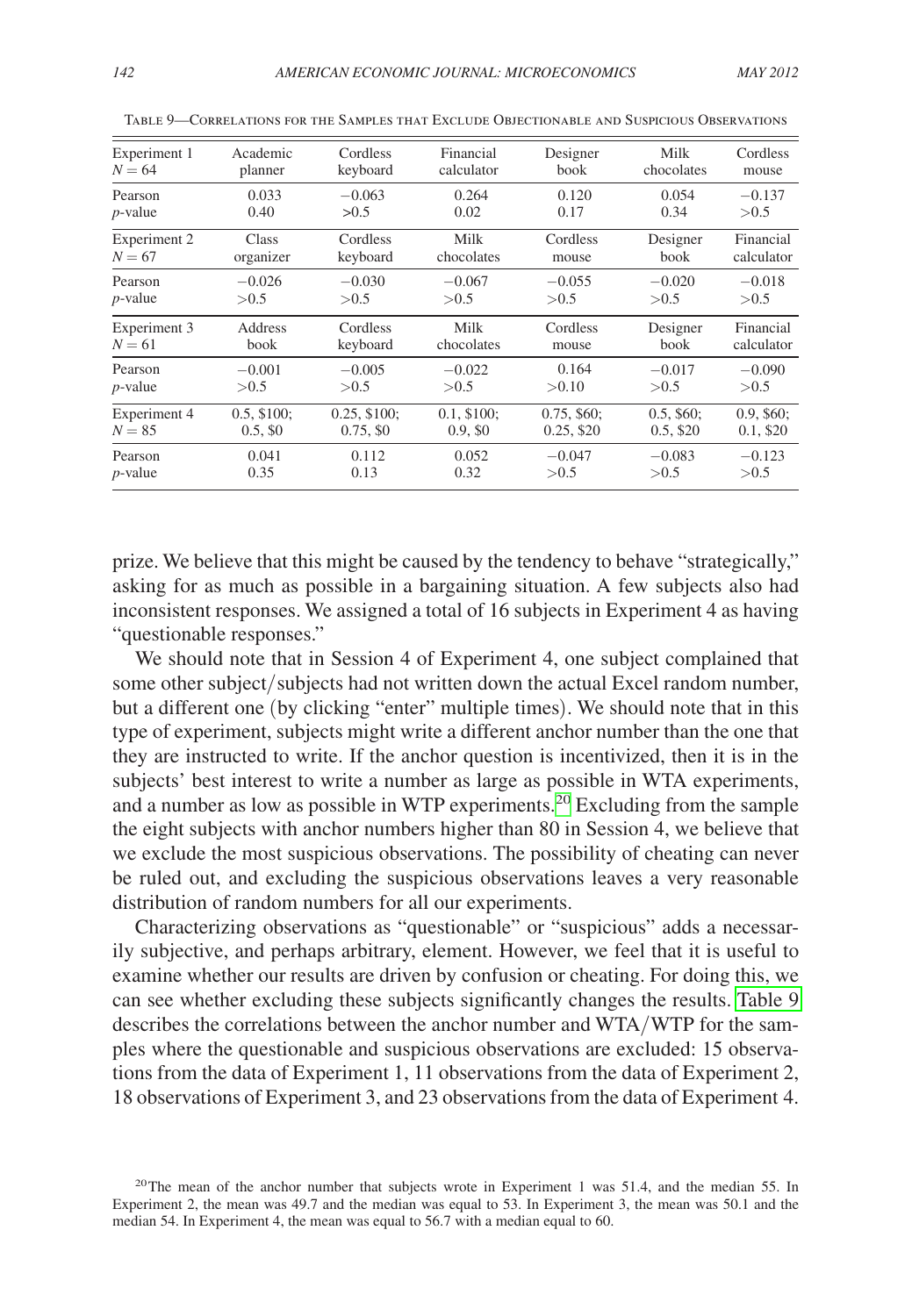<span id="page-12-0"></span>Table 9 reveals that the anchoring effects, measured as the Pearson correlations of the anchor with the stated valuation, are similar for the sample that excludes objectionable and suspicious observations. Note that very similar results are obtained, in Experiment 4, if we exclude only the objectionable observations, but not the suspicious ones, and vice versa. Therefore, the subjective element does not seem to affect the main results of our experiments.

Appendix 2: Instructions for the Lotteries Experiment (Experiment 4)

Welcome to CASSEL. Please turn off pagers and cellular phones now. It is important that you do not talk, or with any other way try to communicate during the experiment. Thank you for participating in this pricing exercise. We are interested in how much you value various lotteries. We will show you six different lotteries, and then ask you a pair of price-selling intent questions about each lottery:

- • First, we will ask whether you would like to sell the lottery at a particular price. Your computer generated that price randomly.
- Next, we will ask you to state the minimum that you would be willing to accept for selling the lottery.

Three persons will be chosen at random from the class and the decisions of each about one of the lotteries will be carried out for real money. One lottery will be sold on the basis of answers to the first question, and two lotteries on the basis of answers to the second question. Each person is on the running for only one lottery.

If you are chosen and the first question counts for you, then we will look to see whether you decided to sell, or not to sell, the lottery at your random computergenerated price. If you stated that you wanted to sell the lottery at that price, then we will buy it from you at that price. If you stated that you did not want to sell the lottery at that price, you will keep it.

If you are chosen and the second question counts:

- The price of the lottery will be determined by drawing a number at random from the matrix in the overhead slide.
- • If the value is smaller than this random price, then the lottery will be sold *at that randomly selected price*.
- If the value stated is higher than the price, then the lottery will not be sold.

Because your answer does not affect the amount you get paid, only whether you sell, it's to your advantage to state the minimum that you would be willing to be paid for selling the lottery.

Each of you will receive a \$16 participation fee. In addition, if you are one of the three persons chosen, all results from lotteries you have chosen to keep will be drawn right away. Any amount that you will earn from the sale of a lottery, or from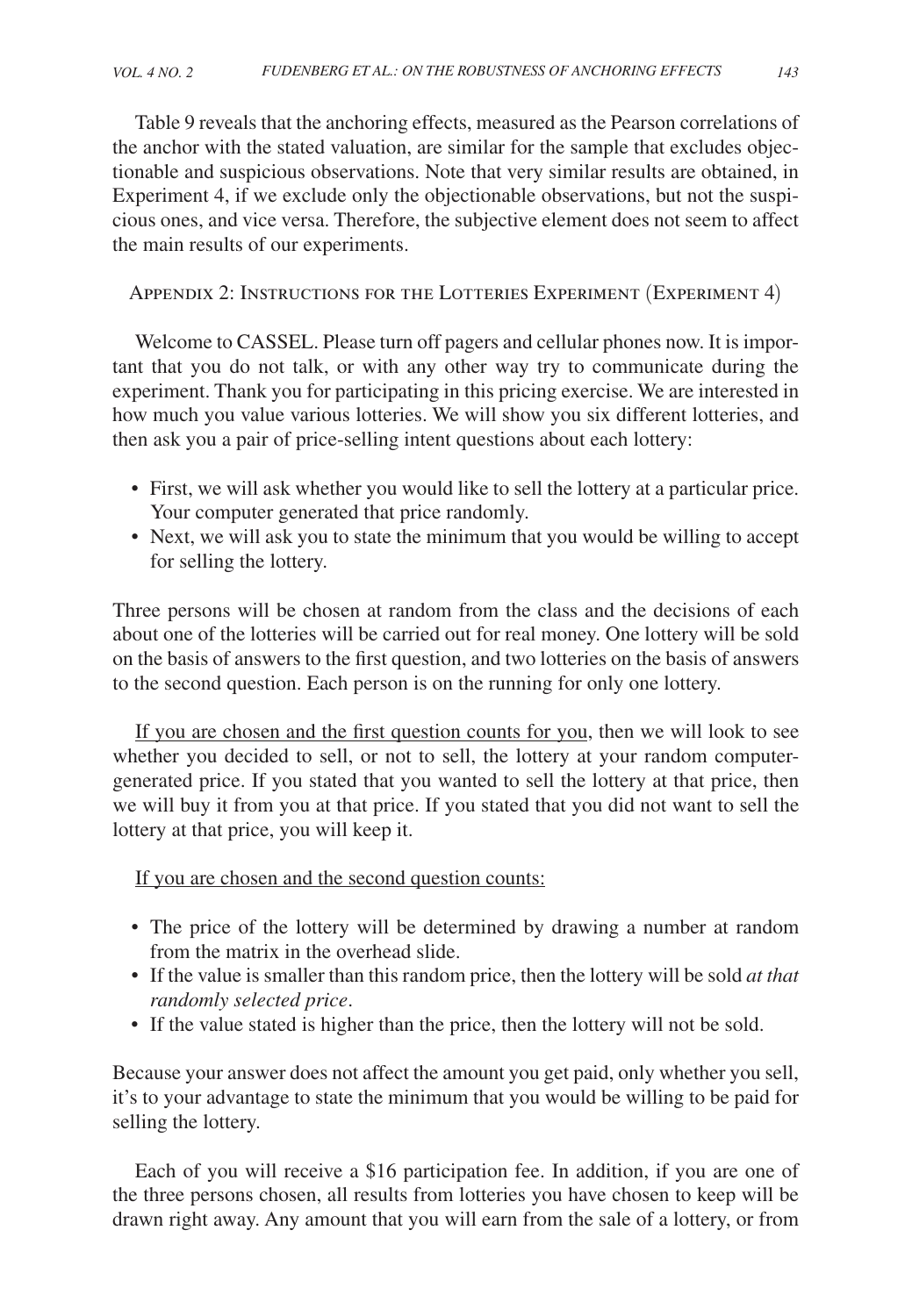the results of a lottery you keep, will be added to your participation fee. You will know your total earnings when you leave the experiment.

First, please copy your computer-generated random number in each of the 6 boxes

| <b>LOTTERY TICKET 1</b>                                                                                                                                 | 50% chance of             | 50% chance of         |
|---------------------------------------------------------------------------------------------------------------------------------------------------------|---------------------------|-----------------------|
|                                                                                                                                                         | \$100                     | \$0                   |
| Would you sell this lottery ticket for \$   ? Circle YES or NO<br>The least I would be willing to receive to sell this lottery is $\mathcal{S}$ _______ |                           |                       |
| <b>LOTTERY TICKET 2</b>                                                                                                                                 | $25\%$ chance of<br>\$100 | 75\% chance of<br>\$0 |
| Would you sell this lottery ticket for $\ \cdot\ $ ? Circle YES or NO<br>The least I would be willing to receive to sell this lottery is $\frac{1}{2}$  |                           |                       |
| <b>LOTTERY TICKET 3</b>                                                                                                                                 | 10% chance of<br>\$100    | 90% chance of<br>\$0  |
|                                                                                                                                                         |                           |                       |
| Would you sell this lottery ticket for \$    ? Circle YES or NO<br>The least I would be willing to receive to sell this lottery is $\frac{1}{2}$        |                           |                       |
| <b>LOTTERY TICKET 4</b>                                                                                                                                 | 75% chance of<br>\$60     | 25% chance of<br>\$20 |
| Would you sell this lottery ticket for \$   ? Circle YES or NO<br>The least I would be willing to receive to sell this lottery is $\$$                  |                           |                       |